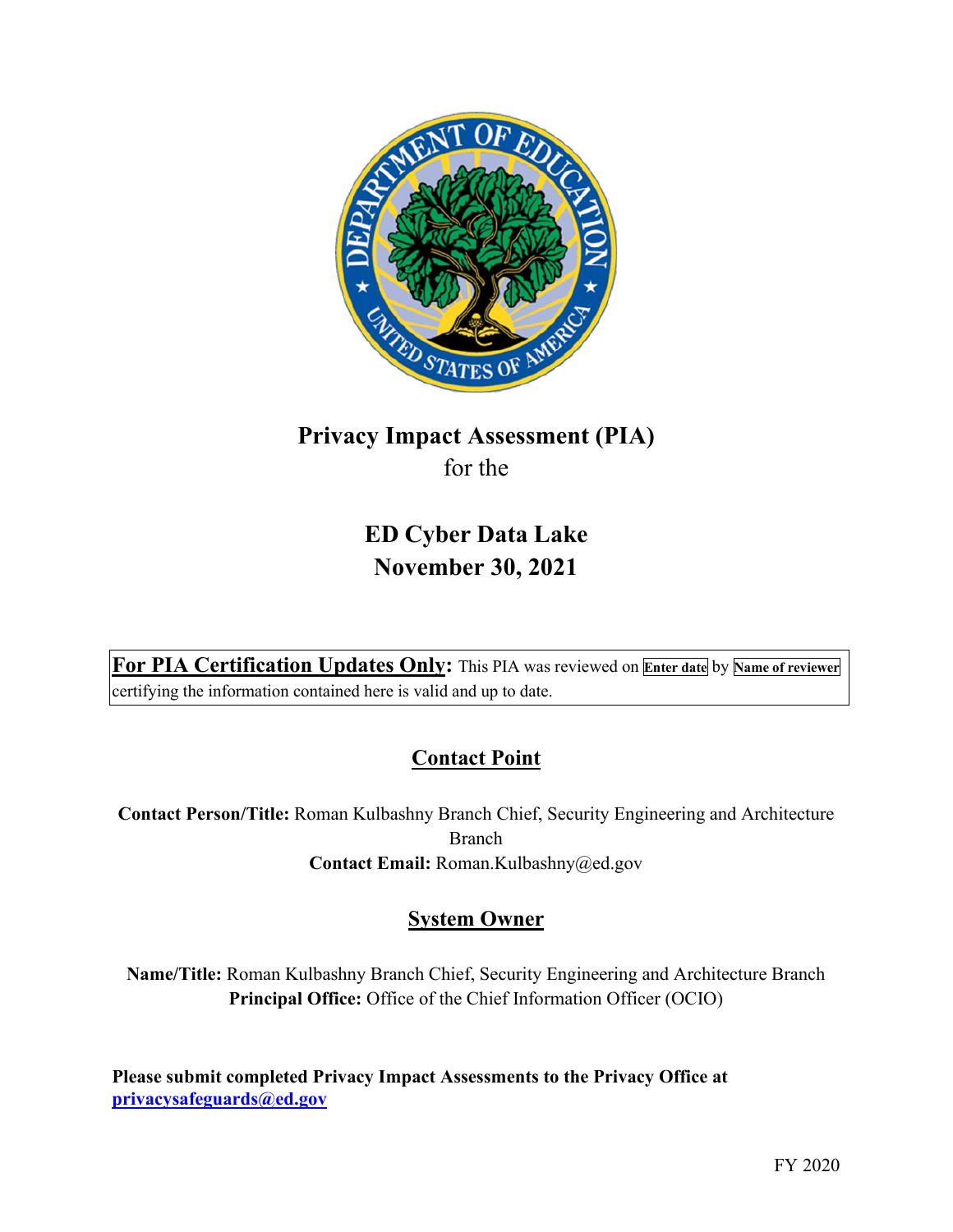*Please complete this Privacy Impact Assessment (PIA) on how personally identifiable information (PII) is collected, stored, protected, shared, and managed electronically by your system. You may wish to consult with your ISSO in completing this document. If a question does not apply to your system, please answer with N/A.* 

#### **1. Introduction**

 **1.1.** Describe the system including the name, acronym, and a brief description of the program or purpose for the system.

 lake, which is a repository designed to store large amounts of source system data in native form. These data can be structured, semi-structured, or unstructured ED Cyber Data Lake (EDCDL) will be the repository for all actionable cyber operation, risk management, information security continuous monitoring, continuous diagnostic and mitigation, and other data relevant to the U.S. Department of Education (Department) Cybersecurity Program. EDCDL is a data data. EDCDL is a dependent system that relies on the Department Splunk Cloud (EDSplunk) as a cloud service provider to store the data. EDCDL will act as the Department Security Information and Event Management security platform, allowing authorized Department personnel to view the security events that are collected by Department information technology (IT) systems as part of normal operations and monitoring. EDCDL will provide strictly maintained and monitored role-based access to collected security events data for the Department's dedicated cybersecurity personnel. These personnel will monitor IT systems for compliance with cybersecurity policy and standards and detecting cybersecurity incidents, including advanced threat detection and near real-time monitoring for indicators of compromise of IT systems that have been integrated with EDCDL.

 the Department's information systems, along with the associated time stamp (i.e., the time of the event that was logged) and other systems' attributes for each data record in order to analyze the event and assess risks posed to the Department. will not be retrieved from this system using PII, and no PII will disseminated EDCDL will receive the previously collected actionable security events data from Security event data are not retrieved by name or other personal identifier but rather by time stamp of the event, criticality of the event, associated vulnerability, hardware asset information, and other information systems attributes. Information outside of the system. Only Department cybersecurity personnel who are fully cleared and explicitly assigned with responsibilities to monitor for cybersecurity incidents and security posture of IT systems will have access to security events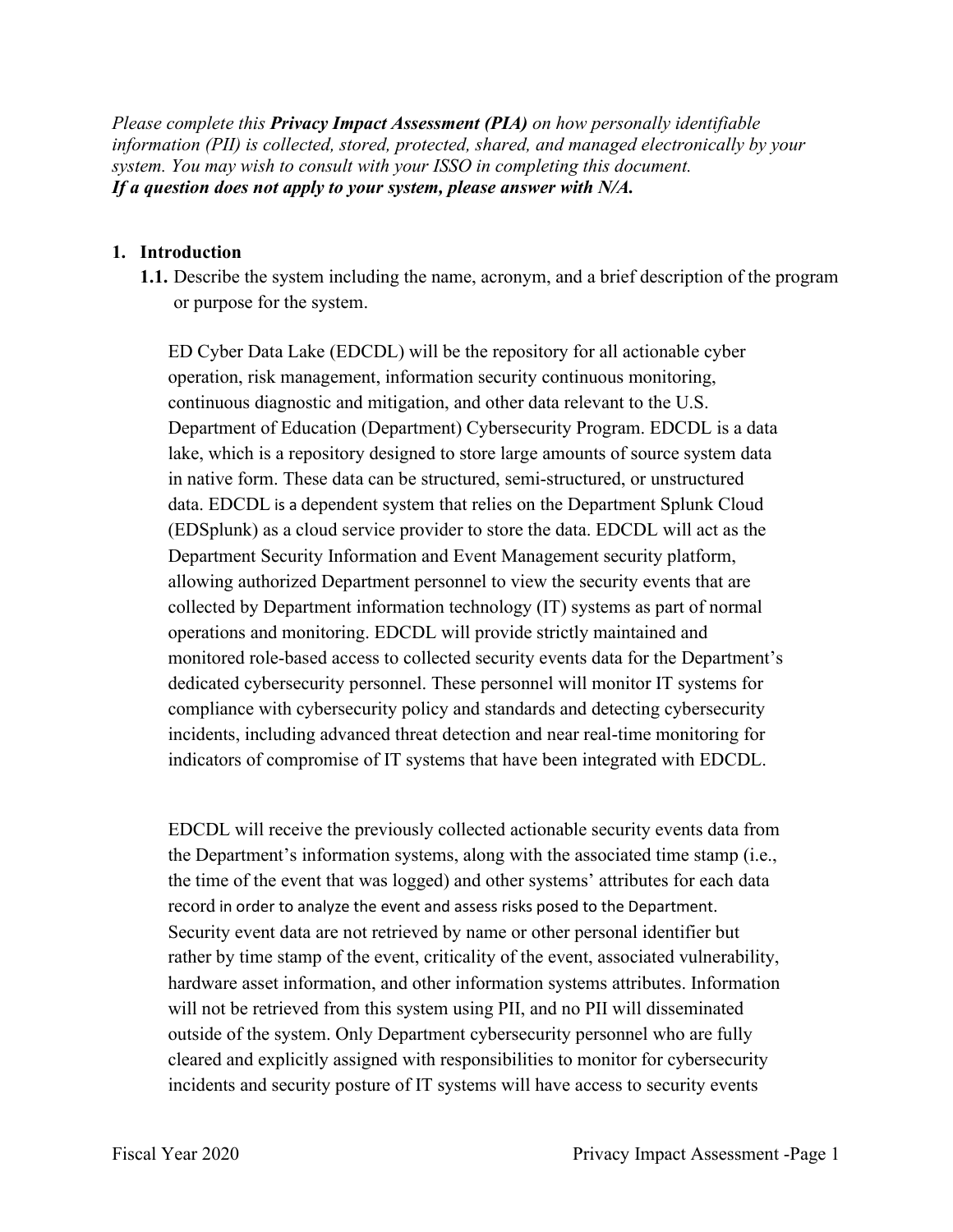collected by EDCDL. The information collected by EDCDL will be used by cleared cybersecurity personnel to maintain integrity, availability, and confidentiality of Department IT systems and information.

 received incidentally from source systems in the process of monitoring. If a source can receive PII from the Department's Data Loss Prevention tool if PII is sent from the example: a Department system detects a phishing or ransomware attack, creates a security event record containing associated PII (e.g., name of individual or email The data received by EDCDL from Department IT systems are categorized as: security management, information security, IT infrastructure maintenance, record retention, system maintenance, contingency planning, enterprise architecture, inspections, and auditing. Examples of information types include: vulnerabilities identified on systems, cybersecurity threat information, firewall logs, network access lists, systems logs, information about running process, information about IT assets (e.g., operating systems, host name, location, organizations ownership), information about software installed on system (e.g., name of vendor, version of the software), records about planned and performed systems management activities (e.g., time when system has been started, shutdown, security or system patches have been installed, missing patches). In some cases, PII such as Social Security numbers (SSNs) and credit card numbers can be system detects and collects PII during systems and security monitoring and does not sanitize this PII in its systems and security logs, EDCDL may receive PII that is collected by a source system, although this is rare. As a result, this PII received by EDCDL will be stored with associated records in accordance with record management schedule of associated records, with a retention period that is normally one or three years, but will not be used to identify the affected individual(s). For example, EDCDL Department email system outside of the Department without being encrypted. Another address) and sends this security event to EDCDL.

**1.2.** Describe the purpose for which the personally identifiable information  $(PII)^{1}$  is collected, used, maintained or shared.

EDCDL does not intentionally collect PII. However, PII may be received incidentally by EDCDL from other Department systems that have appropriate authorization to collect and use PII. EDCDL will receive the previously collected actionable security events data from the Department's information systems with the associated time stamp for each data record. Time stamps will be the essential data element to search and access security event data. Only Department cybersecurity personnel and

place of birth, mother's maiden name, etc. OMB Circular A-130, page 33 <sup>1</sup> The term "personally identifiable information" refers to information which can be used to distinguish or trace an individual's identity, such as their name, social security number, biometric records, etc. alone, or when combined with other personal or identifying information which is linked or linkable to a specific individual, such as date and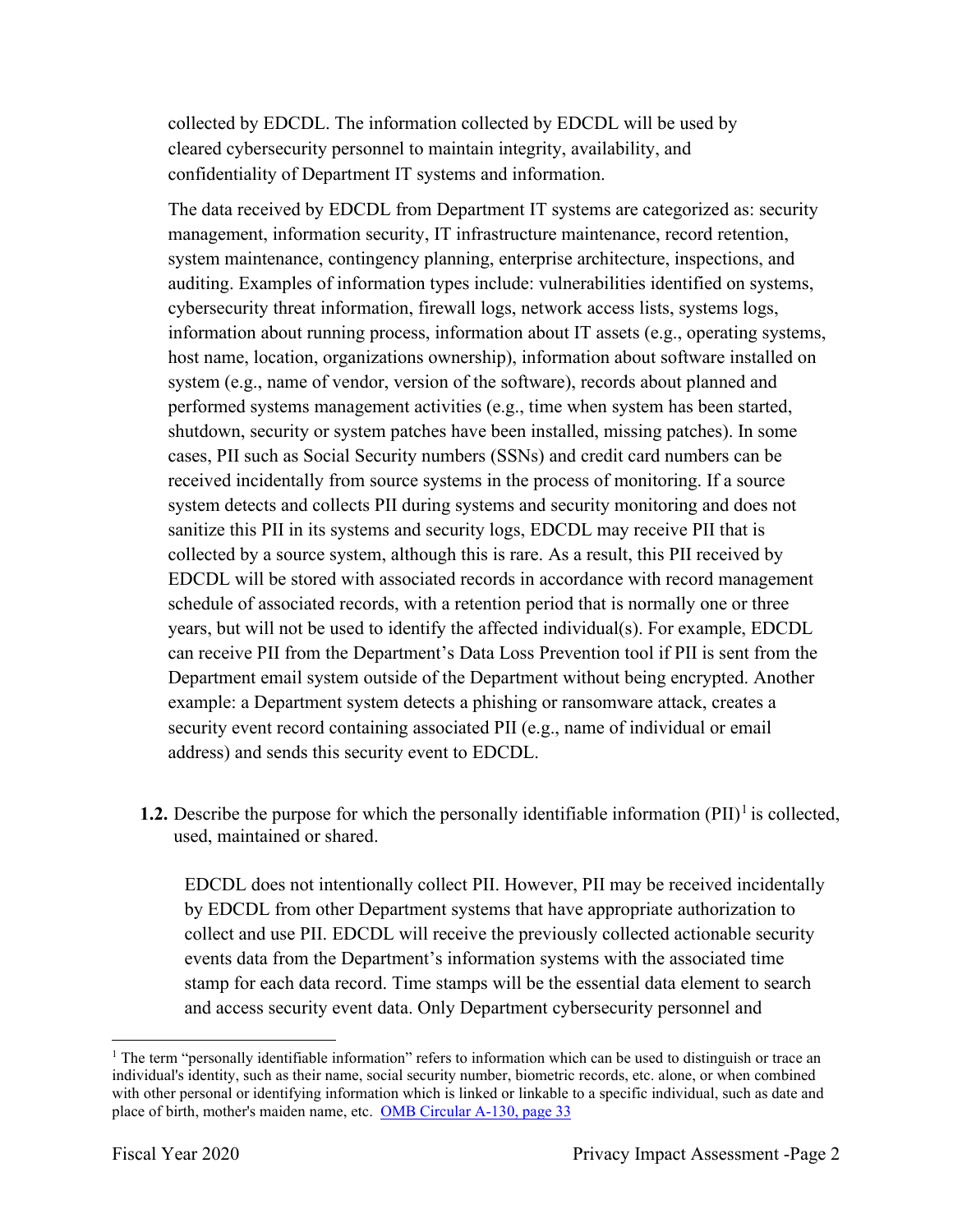contractors who are fully cleared and explicitly assigned with responsibilities to monitor for cybersecurity incidents and security posture of IT systems will have access to security event data collected by EDCDL. The information collected by EDCDL will be used by cybersecurity personnel to maintain integrity, availability, and confidentiality of Department IT systems and information. In some cases, certain pieces of PII (such as SSNs and credit card numbers) may be received incidentally from source systems in the process of monitoring for compliance with Department "Standard PR.DS: PII Data Loss Prevention (DLP)". For example, EDCDL may incidentally receive the PII detected by the Department's DLP system. If a source system detects and collects PII during systems and security monitoring and does not sanitize this PII in its systems and security logs, EDCDL may receive PII that is collected by a source system. As a result, this PII will be received by EDCDL but will not be used to identify the affected individual(s), is not used in the security analysis process, and is never shared by EDCDL with other systems. All PII is encrypted at rest and in transfer by default in EDCDL system boundaries.

**1.3.** Is this a new system, or one that is currently in operation?

# New System

**1.4.** Is this PIA new, or is it updating a previous version?

# New PIA

**1.5.** Is the system operated by the agency or by a contractor?

# Agency

**1.5.1.** If the system is operated by a contractor, does the contract or other acquisitionrelated documents include privacy requirements?

 $\overline{\triangleright}$  N/A

Click here to select.

# **2. Legal Authorities and Other Requirements**  *If you are unsure of your legal authority, please contact your program attorney.*

**2.1.** What specific legal authorities and/or agreements permit and regulate the collection and use of data by the system? Please include name and citation of the authority.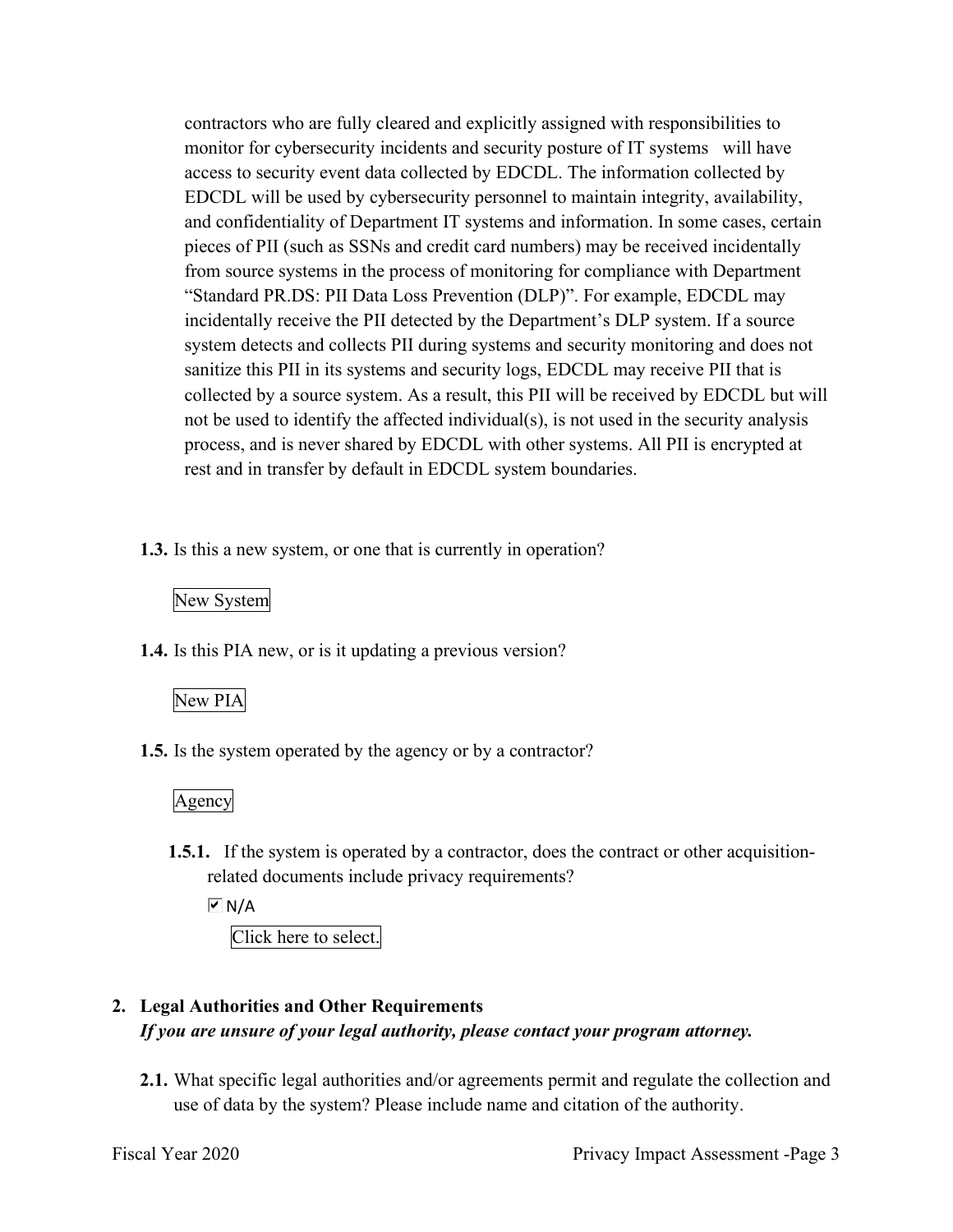In accordance with the Federal Information Security Modernization Act of 2014 Acquisition Reform Act (FITARA), FISMA, the National Institute of Standards and Technology (NIST) Special Publications (SP) 800 series, the NIST Federal Information (FISMA), the Department has established an Enterprise-wide Information Security Program (ISP) to safeguard the confidentiality, integrity, and availability of its information and systems. PII incidentally received by EDCDL is initially collected in compliance with the Department's overarching Cybersecurity Policy OCIO-3-112, to analyze, identify, alert and prevent the unintentional or deliberate exfiltration of unprotected sensitive data from the Department's network. The Cybersecurity Policy is based on legislative, statutory, and executive directive requirements that include Federal laws and regulations, Presidential Directives and Executive Orders, Federal IT Processing Standards (FIPS), and Office of Management and Budget (OMB) memoranda. The Department has an obligation under Federal law to define and operate an effective cybersecurity program.

At a minimum, this requirement is driven by:

Privacy Act of 1974, 5 U.S.C. § 552a(e)(10). Agencies are required to "establish appropriate administrative, technical, and physical safeguards to ensure the security and confidentiality of records and to protect against any anticipated threats or hazards to their security or integrity which could result in substantial harm, embarrassment, inconvenience or unfairness to any individual on whom information is maintained."

FISMA, Public Law No: 113-283, directs agency heads to ensure that: (1) information security management processes are integrated with budgetary planning; (2) senior agency officials, including chief information officers, carry out their information security responsibilities; and (3) all personnel are held accountable for complying with the agency-wide information security program.

§ 3553. Authority and functions of the Director and the Secretary, Part (a), Subpart (2) requires agencies: "to identify and provide information security protections commensurate with the risk and magnitude of the harm resulting from the unauthorized access, use, disclosure, disruption, modification, or destruction  $of -$ 

(A) Information collected or maintained by or on behalf of an agency; or

(B) Information systems used or operated by an agency or by a contractor of an agency or other organization on behalf of an agency".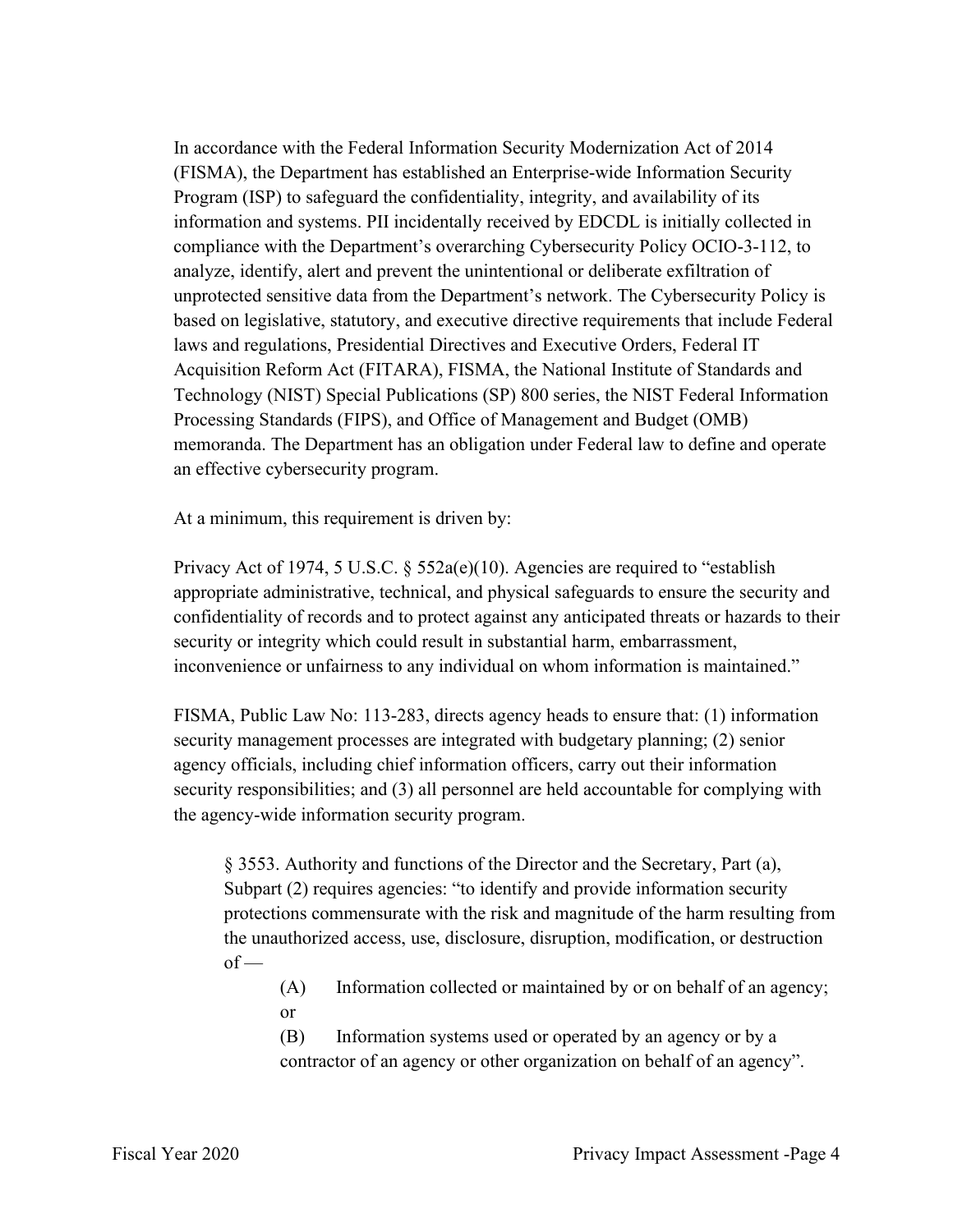the information and information systems that support the operations and assets of § 3554. Federal agency responsibilities, Part (a), Subpart (7) requires: "(b) AGENCY PROGRAM. — Each agency shall develop, document, and implement an agency-wide information security program to provide information security for the agency, including those provided or managed by another agency, contractor, or other source."

# **SORN**

such as a Social Security Number or other identification?<br>No **2.2.** Is the information in this system retrieved by an individual's name or personal identifier

**2.2.1.** If the above answer is **YES,** this system will need to be covered by Privacy Act System of Records Notice(s)  $(SORN(s))$ .<sup>2</sup> Please provide the SORN name, number, Federal Register citation and link, or indicate that a SORN is in progress.

 $\overline{M}$  N/A

Click here to enter text.

 **2.2.2.** If the above answer is **NO**, explain why a SORN was not necessary. For Department, etc. example, the information is not retrieved by an identifier, the information is not maintained in a system of records, or the information is not maintained by the

 $\Box N/A$ 

The information is not retrieved by a PII identifier, the information is not maintained in any system of record as it is collected incidentally in the collection of other security information, the PII data received by EDCDL is not used in the security analysis.

# **Records Management**

**If you do not know your records schedule, please consult with your records liaison or send an email to [RMHelp@ed.gov](mailto:RMHelp@ed.gov)** 

 **2.3.** What is the records retention schedule approved by National Archives and Records Administration (NARA) for the records contained in this system? Please provide all relevant NARA schedule numbers and disposition instructions.

access and correct any PII maintained by ED. <u>https://connected.ed.gov/om/Documents/SORN-Process.pdf</u><br>Fiscal Year 2020 Privacy Impact Assessment -Page 5  $2$  A System of Records Notice (SORN) is a formal notice to the public that identifies the purpose for which PII is collected, from whom and what type of PII is collected, how the PII is shared externally (routine uses), and how to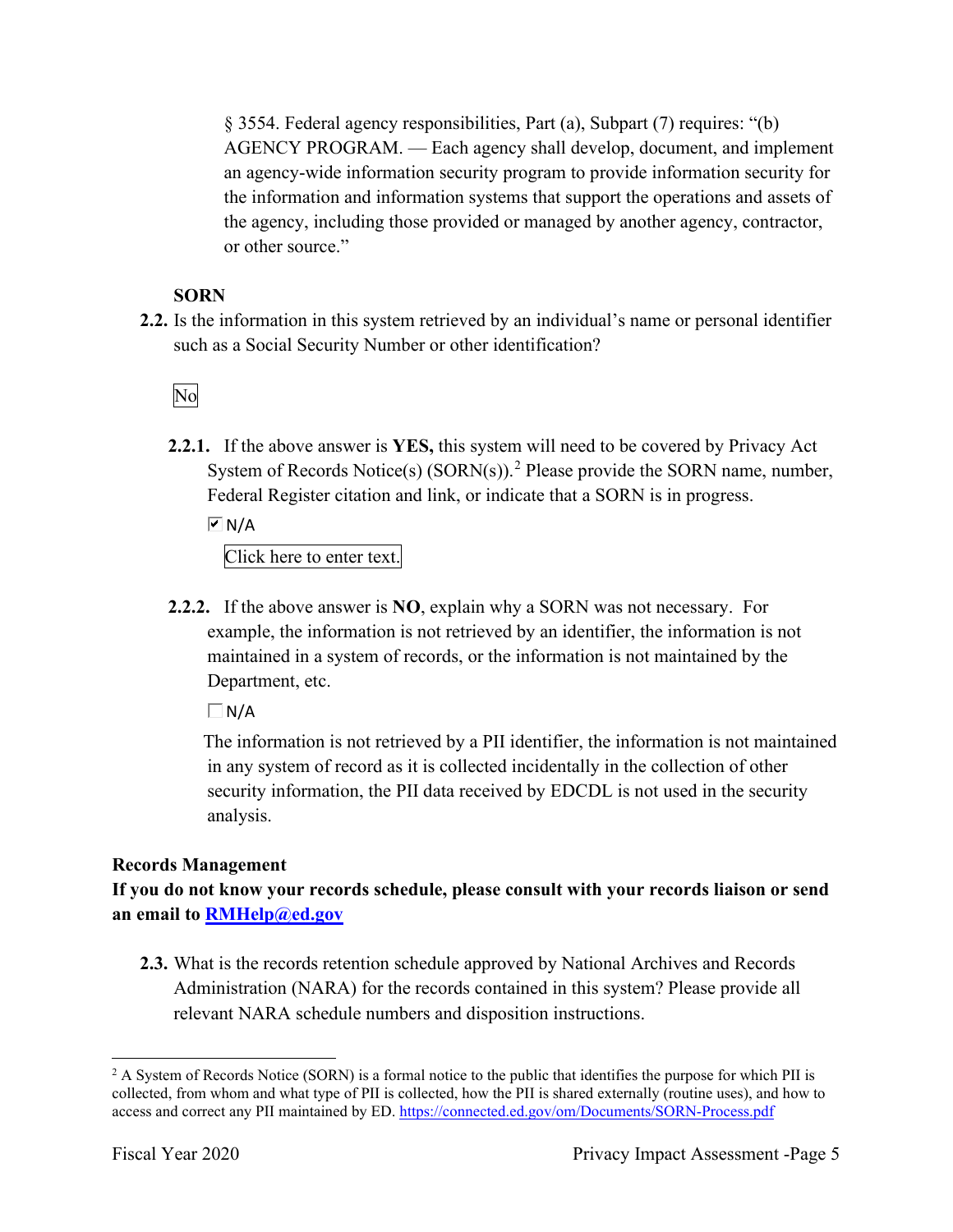longer needed for agency/IT administrative purposes to ensure a continuity of security DAA-GRS2013-0006- 0001 Temporary. Destroy 3 year(s) after all necessary follow-up actions have been completed, DAA-GRS2013-0006- 0002 General Records Schedule (GRS) 3.2, Item 010 Systems and data security records. Temporary. Destroy 1 year(s) after system is superseded by a new iteration or when no controls throughout the life of the system. General Records Schedule (GRS) 3.2, 020 Computer security incident handling, reporting and follow-up records but longer retention is authorized if required for business use.

**2.4.** Is the PII contained in this system disposed of appropriately, and in accordance with the timelines in the records disposition schedule?

Yes

# **3. Characterization and Use of Information**

#### **Collection**

**3.1.** List the specific PII elements (e.g., name, email, address, phone number, date of birth, Social Security, etc.) that the system collects, uses, disseminates, or maintains.

 sent to EDCDL. For example, EDCDL can receive information that a password for a The system does not intentionally collect PII. Information such as SSN, name, credit card number, email address, and username can be received from other Department systems that collect and process PII. If security event information includes PII, it can be username has been compromised. This security event can include username and/or name of employee.

The system will collect email addresses, usernames, and passwords from Federal employees to establish access credentials.

stated in Question 1.2?<br>Yes **3.2.** Does the system collect only the minimum amount required to achieve the purpose

EDCDL will receive the previously collected actionable security events data from the Department's information systems, along with the associated time stamp (i.e., the time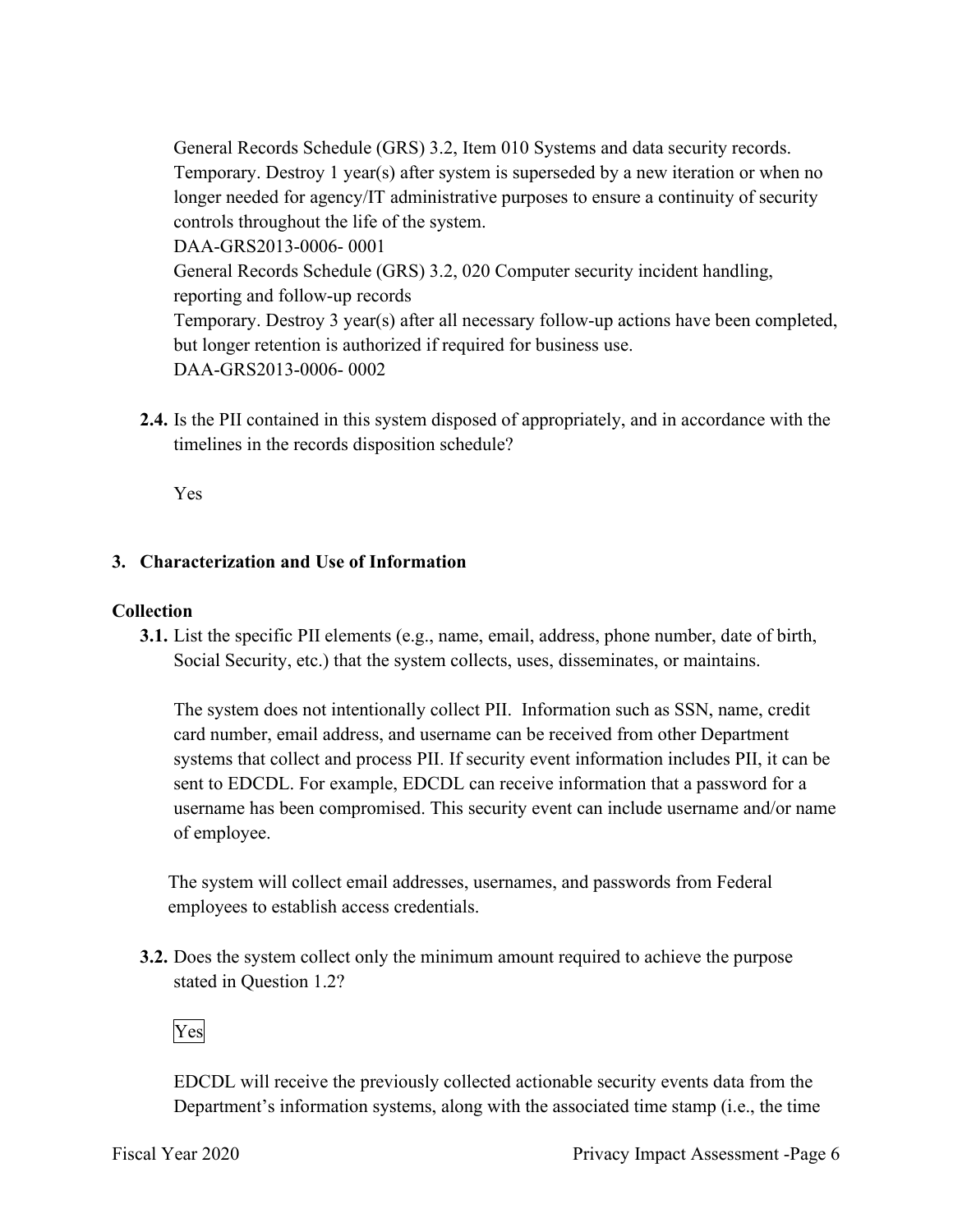with record management schedule of associated records. of the event that was logged) and other systems' attributes for each data record in order to analyze the event and assess risks posed to the Department. In some cases, PII such as SSNs and credit card numbers can be received incidentally from source systems in the process of monitoring. If a source system detects and collects PII during systems and security monitoring and does not sanitize this PII in its systems and security logs, EDCDL may receive PII that is collected by a source system, although this is rare. As a result, this PII received by EDCDL will be stored with associated records in accordance

**3.3.** What are the sources of PII collected (e.g., individual, school, another agency, commercial sources, etc.)?

 appropriateauthorization to collect and use PII. PII is received incidentally by EDCDL from other Department systems that have

 **3.4.** How is the PII collected from the stated sources listed in Question 3.3 (e.g., paper form, web page, database, etc.)?

The information is electronically collected from other Department systems as necessary and stored in raw data form encrypted in EDCDL.

**3.5.** How is the PII validated or confirmed to ensure the integrity of the information collected?<sup>3</sup> Is there a frequency at which there are continuous checks to ensure the PII remains valid and accurate?

Since the PII is collected incidentally and it is not used for security analysis purposes, itis not validated. Please refer to the PIAs for other Department systems for information on how the PII is validated in those systems.

# **Use**

**3.6.** Describe how the PII is used to achieve the purpose stated in Question 1.2 above.

PII is collected incidentally and not used for security analysis purposes.

 **3.7.** Is the system using PII for testing/researching new applications or information systems prior to deployment or for training employees?

and communication with the individual whose information it is. <sup>3</sup> Examples include restricted form filling, account verification, editing and validating information as it's collected,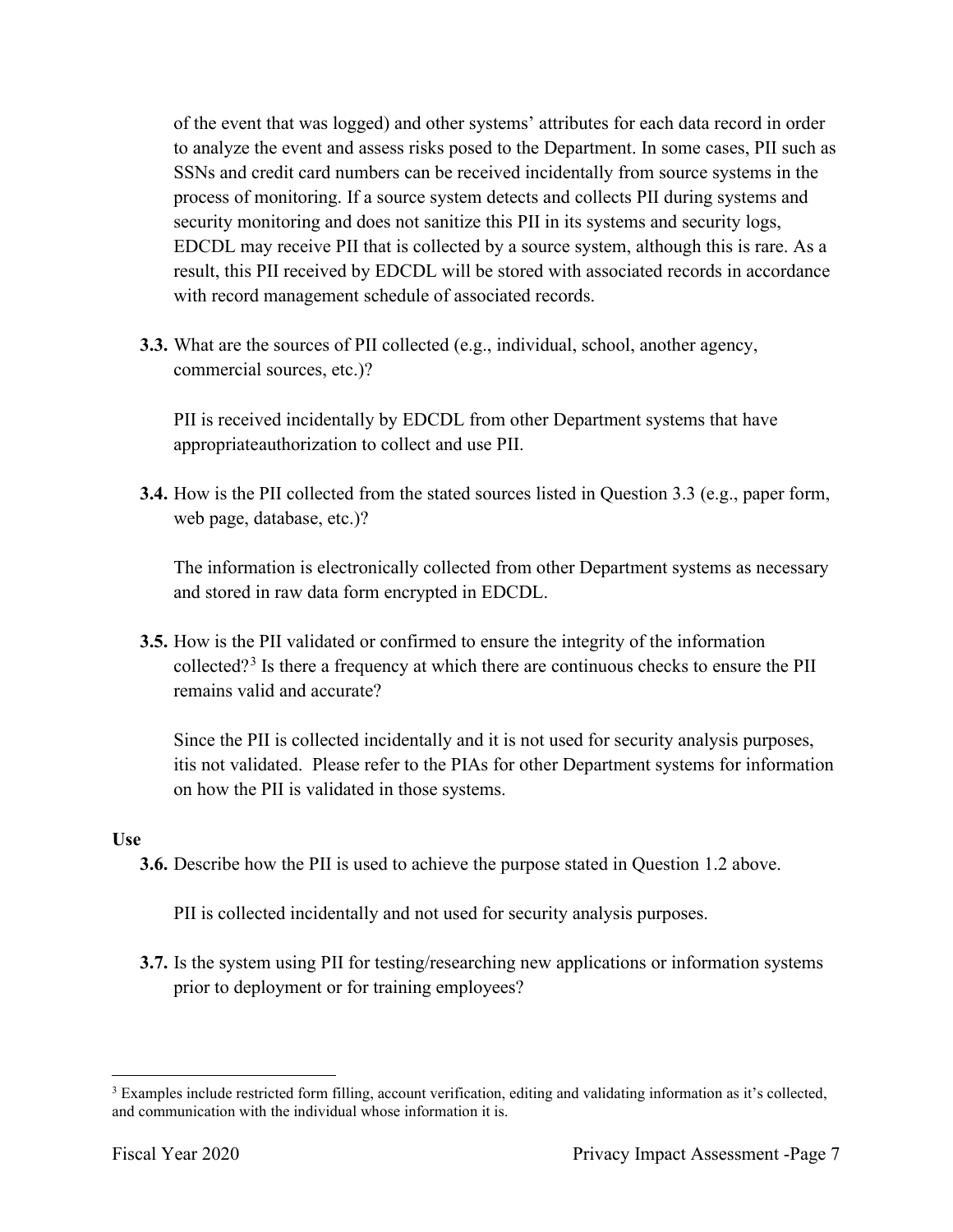No

**3.7.1.** If the above answer is **YES,** what controls are in place to minimize the risk and protect the data?

 Click here to enter text.  $\overline{\triangleright}$  N/A

# **Social Security Numbers**

*It is the Department's Policy that, in order to collect Social Security Numbers, the System Owner must state the collection is: 1) authorized by law, 2) necessary for an agency purpose, and 3) there is no reasonable alternative.* 

 **3.8.** Does the system collect Social Security Numbers? Note that if the system maintains Social Security Numbers but does not explicitly collect them, answer 3.8.1 to address the purpose for maintaining them.

Yes

**3.8.1.** If the above answer is **YES**, explain the purpose for its collection, and how the SSN will be used.

 $\Box$ N/A

 used for identifying individuals. SSNs will be preserved only as part of raw data SSNs are collected incidentally in support of departmental DLP policy and are not received by EDCDL from other ED systems and are encrypted at rest (See section 1.2 for more detail on information collection by EDCDL).

 **3.8.2.** Specify any alternatives considered in the collection of SSNs and why the alternatives were not selected.

 $\overline{M}$  N/A Click here to enter text.

# **4. Notice**

 its collection (e.g., direct notice, such as a Privacy Act Statement (if applicable) or public notice, such as a SORN, PIA,)? If notice is not provided, explain why not. **4.1.** How does the system provide individuals with notice about the collection of PII prior to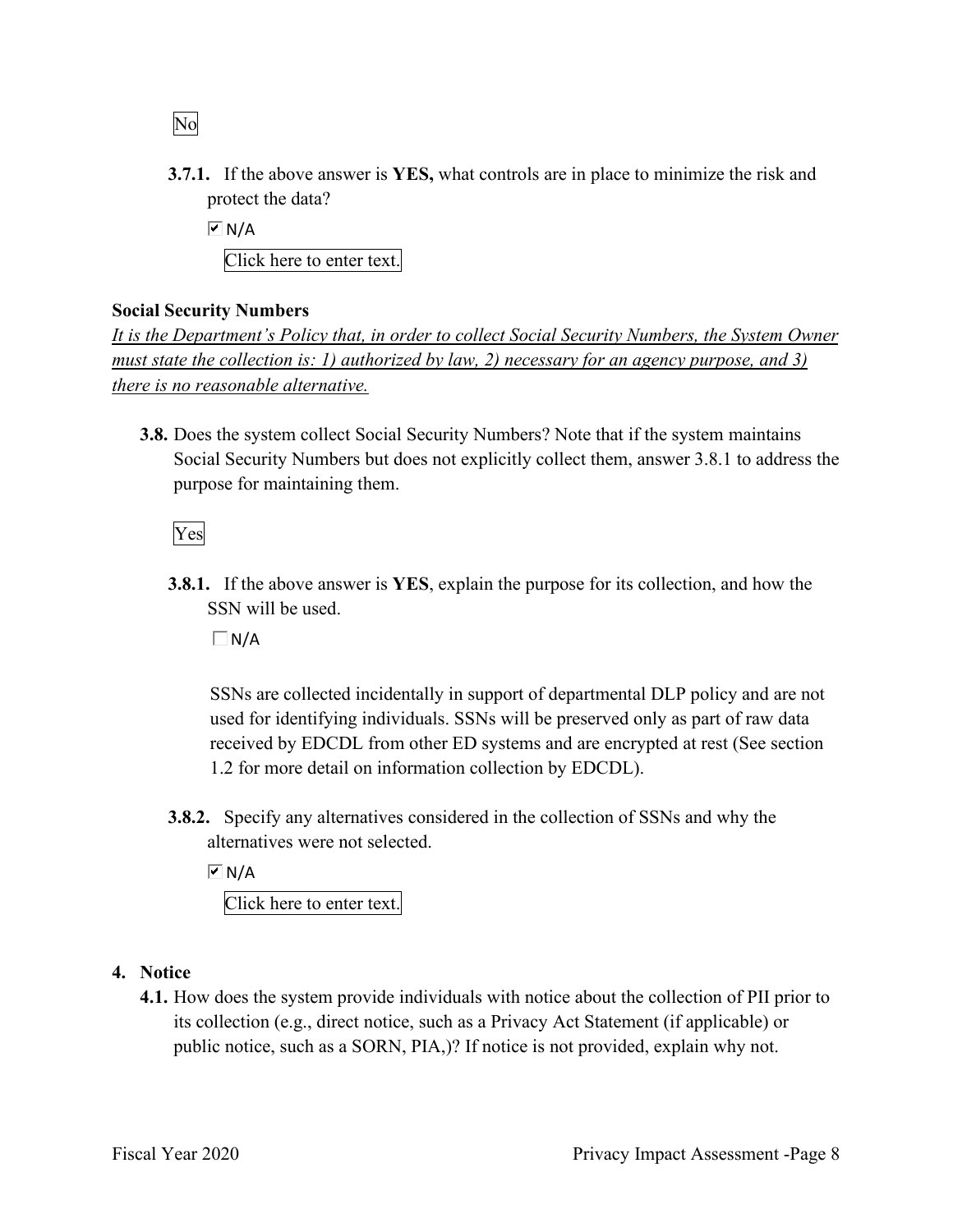Notice is provided to individuals by the other Department systems that collect the PII. Since the collection of PII in EDCDL is incidental and the PII is not used for security analysis, no additional notice is provided.

**4.2.** Provide the text of the notice or the link to the webpage where the notice is posted if notice is provided other than by SORN or PIA.  $\overline{M}$  N/A

Please refer to the PIAs for other Department systems for information about privacy notice.

**4.3.** What opportunities are available for individuals to consent to uses (including new uses of previously collected PII), decline to provide PII, or opt out of the project?

Please refer to the PIAs for other Department systems for information about opportunities for consent.

 are aware of and can consent to, where feasible, these changes? **4.4.** Is the notice referenced in Question 4.1 reviewed and revised when there are changes in the practice, policy, or activities that affect the PII and privacy to ensure that individuals

 $N/A$ 

# **5. Information Sharing and Disclosures**

# **Internal**

 **5.1.** Will PII be shared internally with other ED principal offices? If the answer is **NO**, please skip to Question 5.4.

No

**5.2.** What PII will be shared and with whom?

```
 
Click here to enter text. 
\sqrt{M} N/A
```
 organizations? **5.3.** What is the purpose for sharing the specified PII with the specified internal

 $\sqrt{M}$  N/A

Click here to enter text.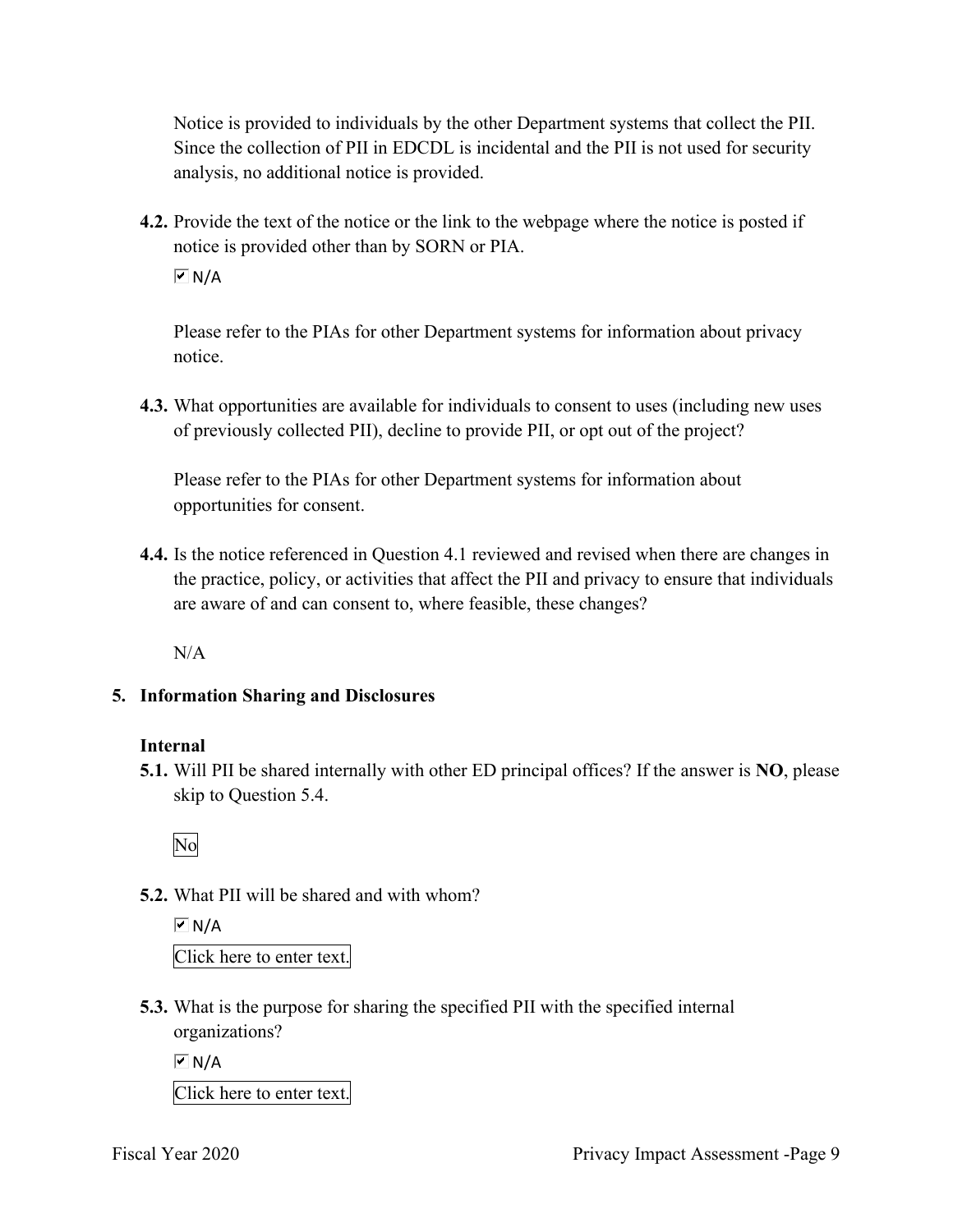# **External**

 school district, the public, etc.)? If the answer is **NO**, please skip to Question 6.1. **5.4.** Will the PII contained in the system be shared with external entities (e.g. another agency,

No

 **5.5.** What PII will be shared and with whom? List programmatic disclosures only.<sup>4</sup> **Note: If you are sharing Social Security Numbers externally, please specify to whom and for what purpose**.

 $\boxed{\mathsf{M}}$  N/A

Click here to enter text.

**5.6.** What is the purpose for sharing the PII with the specified external entities?

 Click here to enter text.  $\overline{V}$  N/A

**5.7.** Is the sharing with the external entities authorized?

l Click here to select.  $\overline{M}$  N/A

**5.8.** Is the system able to provide and retain an account of any disclosures made and make it available upon request?

 $\overline{M}$  N/A

Click here to select.

 **5.9.** How is the PII shared with the external entity (e.g. email, computer match, encrypted line, etc.)?

 Click here to enter text.  $\overline{M}$  N/A

**5.10.** Is the sharing pursuant to a Computer Matching Agreement (CMA), Memorandum of Understanding (MOU), or other type of approved sharing agreement with another agency?

 $\overline{M}$  N/A

<sup>&</sup>lt;sup>4</sup> If this information is covered by Privacy Act System of Records Notice (SORN) please list only relevant programmatic disclosures listed under the Routine Uses section.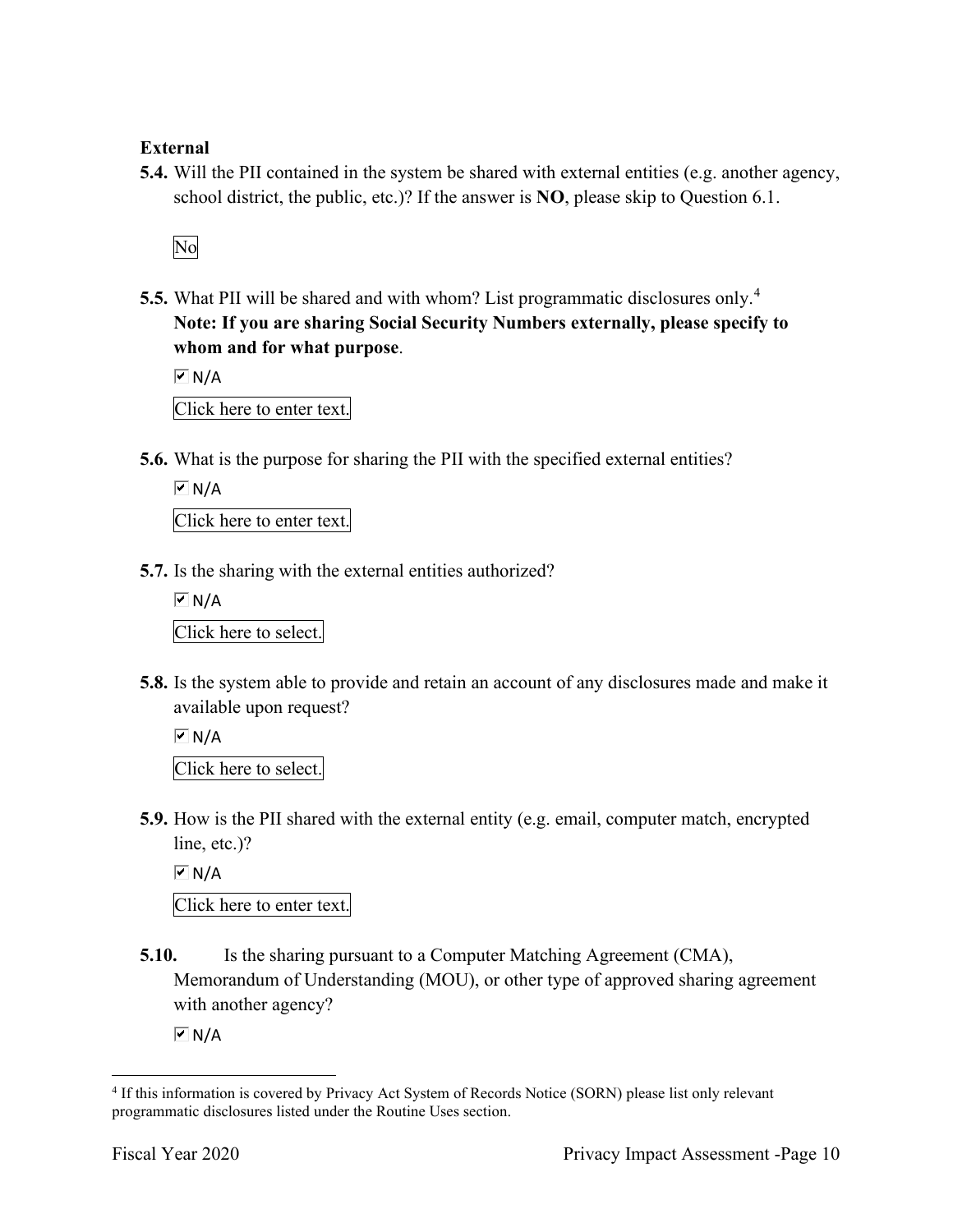Click here to select.

**5.11.** Does the project place limitation on re-disclosure?

 $\sqrt{M}$  N/A

Click here to select.

# **6. Redress**

**6.1.** What are the procedures that allow individuals to access their own information?

Individuals do not have access to their own information in EDCDL. However, individuals may have access to the information in other Department systems. Please refer to the PIAs for other Department systems for information about access.

**6.2.** What procedures are in place to allow the subject individual to correct inaccurate or erroneous information?

PII is incidentally collected as part security event monitoring. Please refer to the PIAs for other Department systems for information about correction and amendment.

**6.3.** How does the project notify individuals about the procedures for correcting their information?

Please refer to the PIAs for other Department systems for information about correction and amendment.

# *7.* **Safeguards**

 *If you are unsure which safeguards will apply, please consult with your ISSO.* 

 system and build privacy extensions to the extent feasible? **7.1.** Does the principal office work with their CSO/ISSO to build privacy & security into the

Yes

**7.2.** Is an Authority to Operate (ATO) required?

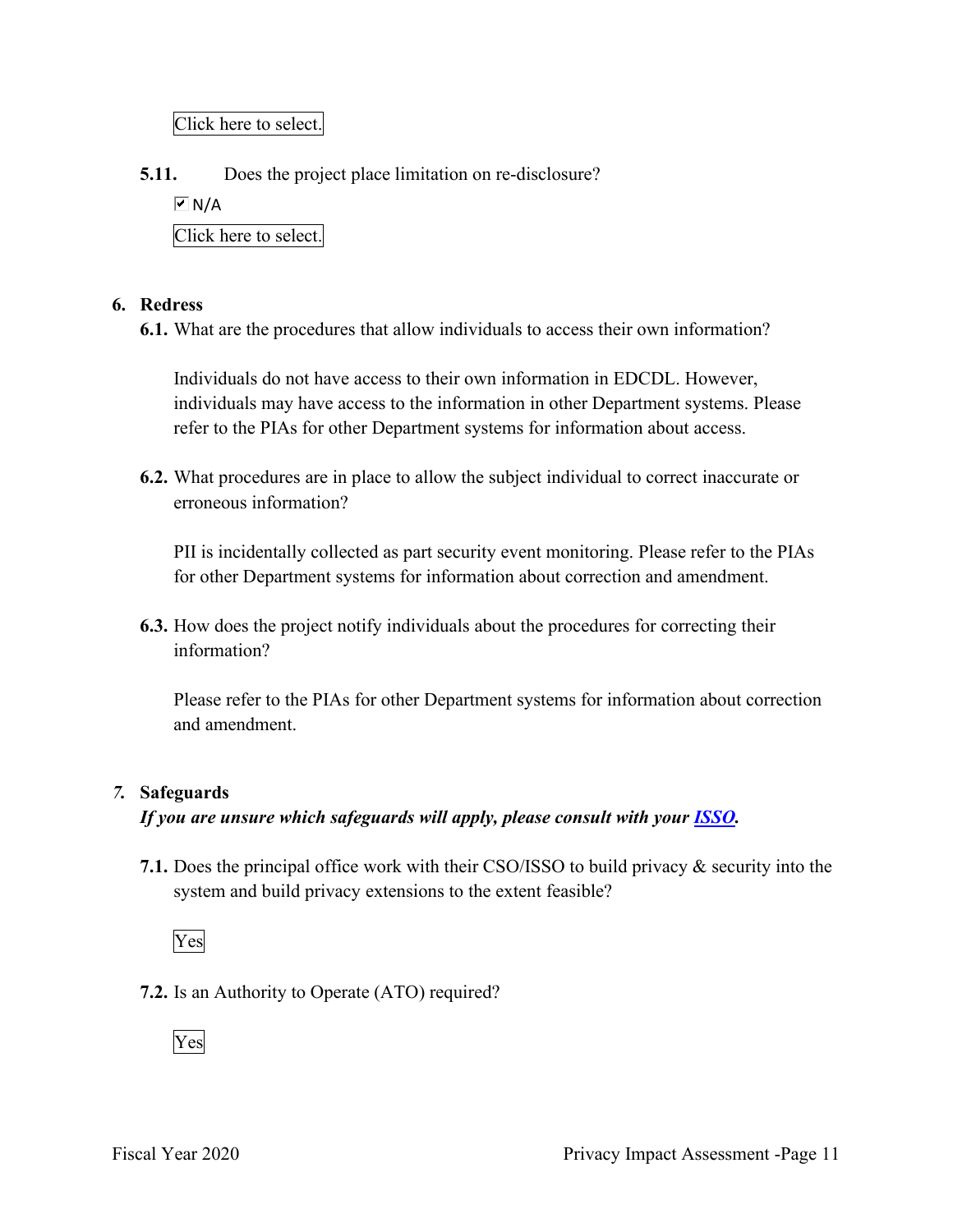**7.3.** Under NIST FIPS Pub. 199, what is the security categorization of the system: **Low, Moderate, or High?** 

 $\Box$  N/A Moderate

**7.4.** What administrative, technical, and physical safeguards are in place to protect the information?

EDCDL is hosted in a secure FedRAMP environment in the Amazon Web Services (AWS) and IBM Smart Cloud for Government (SCG). FedRAMP-authorized CSPs for Federal agencies and customers is strictly configured in accordance with specific regulatory and compliance requirements.

Access to the Enterprise EDCDL system is available only to users who have been authenticated to the Department of Education network using their Department-issued PIV card. Access to all privileged roles is controlled through processes that enforce formal requests and approvals for access on a need to know and least privilege basis. Enhancing this model, strict separation of duties is in place as well with regards to the distribution of roles. Access to data is protected through physical access controls to the hosting facilities, firewalls, network and host intrusion detection systems, event monitoring systems, nightly backups, and data encryption while at rest and in transit. Additionally, there are scheduled system audits, user recertification and vulnerability scans.

Only authorized users are connected to EDCDL via a certified Managed Trusted Internet Protocol Services (MTIPS) connection which monitored by a security operation center (SOC). EDCDL is rated Moderate by the FIPS 199 Security Categorization. EDCDL received an authorization to operate in July 2021.

 (IPS), FIPS 140 validated encryption, multi-factor authentication, antimalware, and EDCDL uses Access Control Lists (ACLs), firewalls, Intrusion Protection Systems multiple cybersecurity capabilities to protect the information. PII is encrypted in transfer and at rest within the system boundaries of EDCDL. These security measures limit data access to Department and contract staff on a "need to know" basis and control individual users' ability to access information within the system.

 Finally, all privileged users are provided a copy of the Rules of Behavior and are required to complete the annual Cybersecurity and Privacy Awareness training.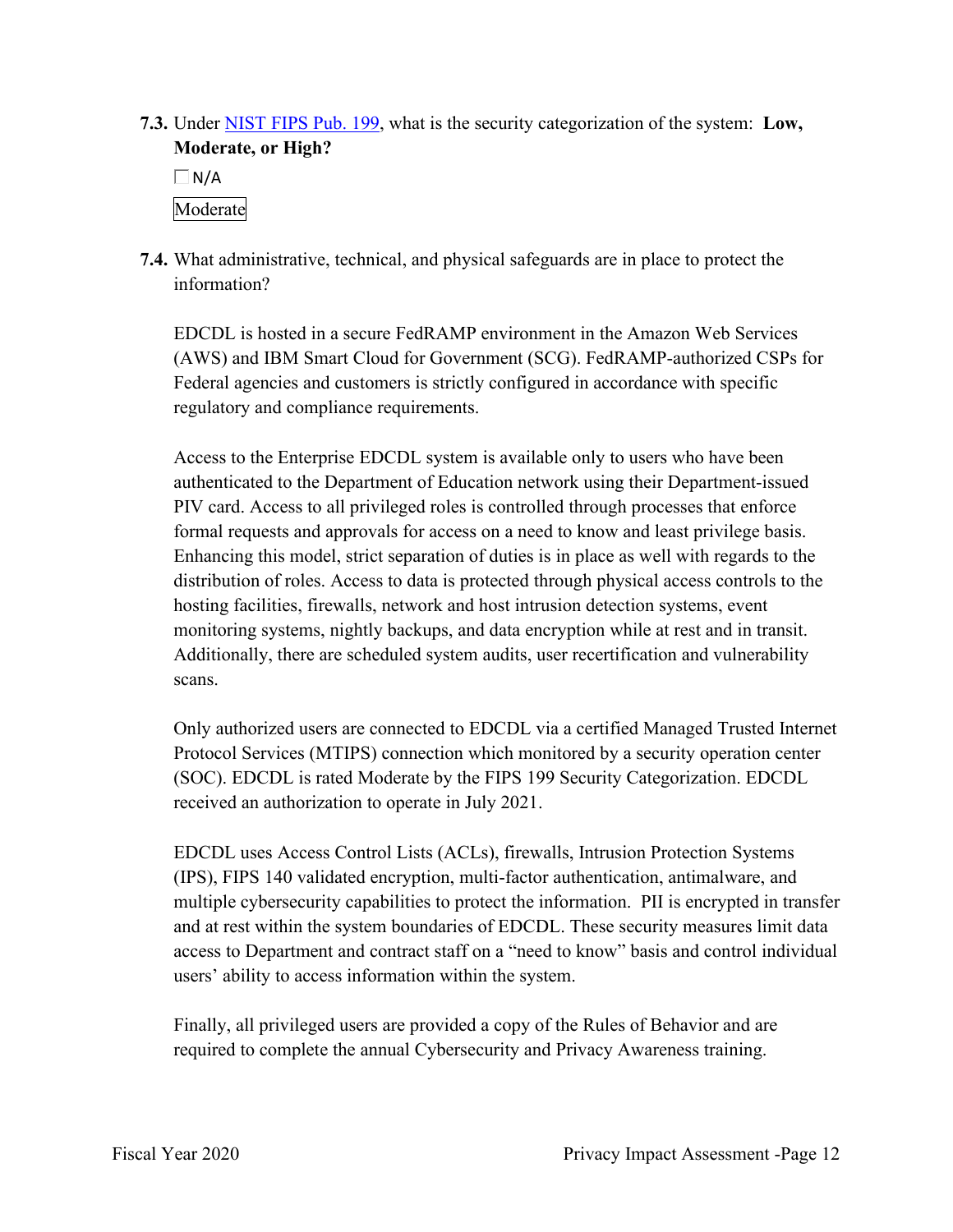**7.5.** Is the information in the system appropriately secured in accordance with the IT security requirements and procedures as required by Federal law and policy?

Yes

**7.6.** Has a risk assessment been conducted where appropriate security controls to protect against that risk have been identified and implemented?

Yes

 ensure the security controls continue to work properly at safeguarding the PII. **7.7.** Please describe any monitoring, testing or evaluation conducted on a regular basis to

EDCDL is reviewed annually and as needed when significant changes to the system occur. As part of the Department's continuous monitoring program, EDCDL is expected to review and renew the authorization to operate on a regular basis via the ongoing assessment and authorization process. This process includes audits of the implemented security and privacy controls by independent assessors. Findings from these audits produce Plans of Actions and Milestones (POAMs) for the system owner to remediate. Self-assessments are also conducted on a continuous basis, including annual incident response and contingency plan testing. On a more frequent basis, vulnerability and compliance scans are performed to check for vulnerabilities and deviations from the Department standards.

# **8. Auditing and Accountability**

 **8.1.** How does the system owner assess and ensure that the PII is used in accordance with stated practices in this PIA?

The system owner ensures the EDCDL systems administrators complete reviews of audit logs on a regular basis to ensure there is no misuse or malicious activity with the system or data.

The system owner periodically reviews audit reports provided by the EDCDL administrators regarding information processing and maintains the access control list of who can access PII. The system owner also works directly with the Department's privacy office on privacy compliance documentation to ensure all information in this PIA is up to date and accurate. Ultimately, the EDCDL system will undergo annual OMB Circular A-123, Appendix A (Management's Responsibility for Enterprise Risk Management and Internal Control) assessment, and NIST SP 800-53 system security control self-assessments.